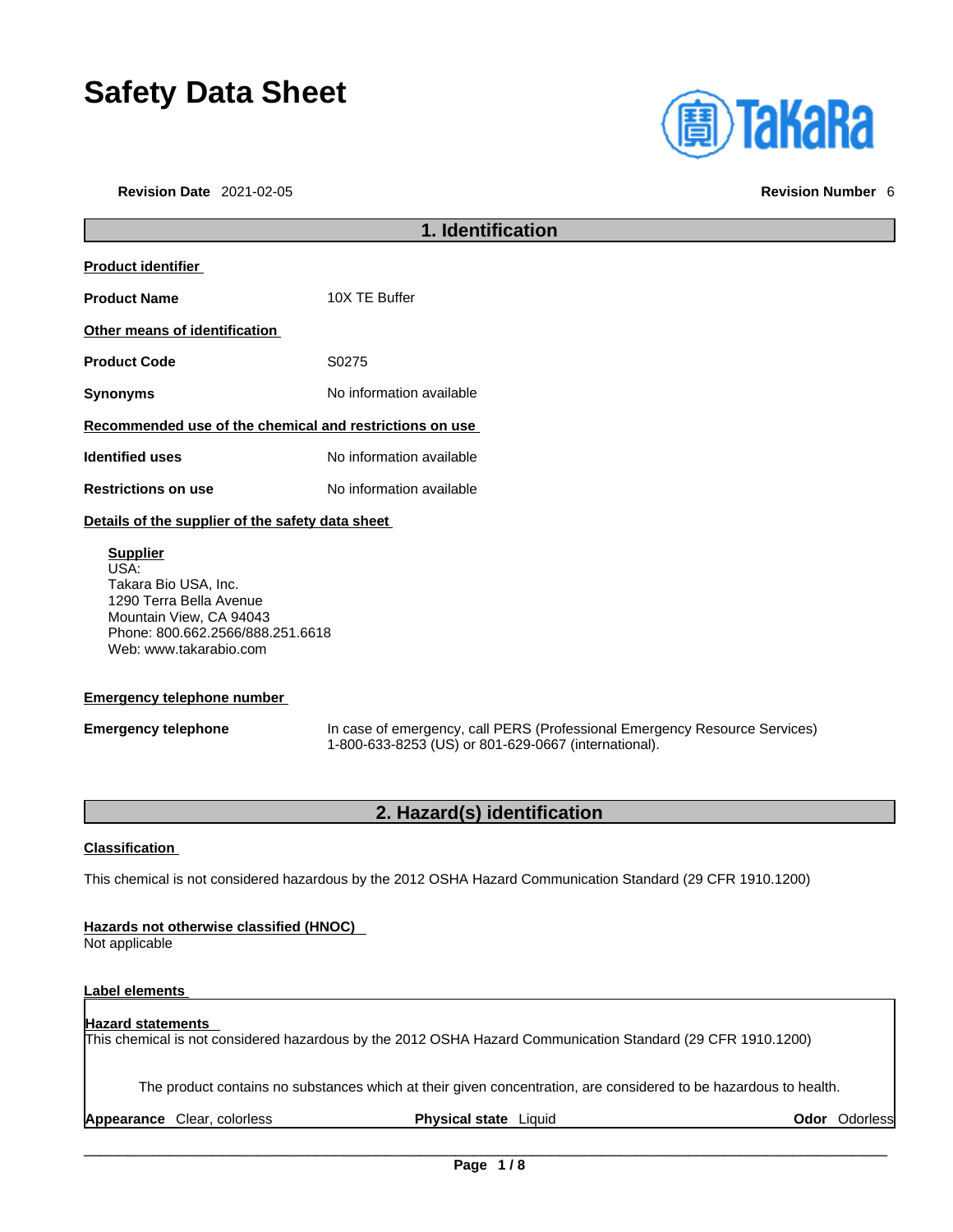#### **Other information**

No information available.

### **3. Composition/information on ingredients**

### **Substance**

Not applicable.

### **Mixture**

The product contains no substances which at their given concentration, are considered to be hazardous to health

### **4. First-aid measures**

### **Description of first aid measures**

| <b>Inhalation</b>                                                          | Remove to fresh air.                                                                                                    |  |
|----------------------------------------------------------------------------|-------------------------------------------------------------------------------------------------------------------------|--|
| Eye contact                                                                | Rinse thoroughly with plenty of water for at least 15 minutes, lifting lower and upper eyelids.<br>Consult a physician. |  |
| <b>Skin contact</b>                                                        | Wash skin with soap and water.                                                                                          |  |
| <b>Ingestion</b>                                                           | Clean mouth with water and drink afterwards plenty of water.                                                            |  |
| Most important symptoms and effects, both acute and delayed                |                                                                                                                         |  |
| <b>Symptoms</b>                                                            | No information available.                                                                                               |  |
| Indication of any immediate medical attention and special treatment needed |                                                                                                                         |  |
| Note to physicians                                                         | Treat symptomatically.                                                                                                  |  |

### **5. Fire-fighting measures**

| <b>Suitable Extinguishing Media</b>                             | Use extinguishing measures that are appropriate to local circumstances and the<br>surrounding environment.                            |
|-----------------------------------------------------------------|---------------------------------------------------------------------------------------------------------------------------------------|
| <b>Large Fire</b>                                               | CAUTION: Use of water spray when fighting fire may be inefficient.                                                                    |
| Unsuitable extinguishing media                                  | Do not scatter spilled material with high pressure water streams.                                                                     |
| Specific hazards arising from the<br>chemical                   | No information available.                                                                                                             |
| <b>Explosion Data</b><br>Sensitivity to mechanical impact None. |                                                                                                                                       |
| Sensitivity to static discharge                                 | None.                                                                                                                                 |
| Special protective equipment for<br>fire-fighters               | Firefighters should wear self-contained breathing apparatus and full firefighting turnout<br>gear. Use personal protection equipment. |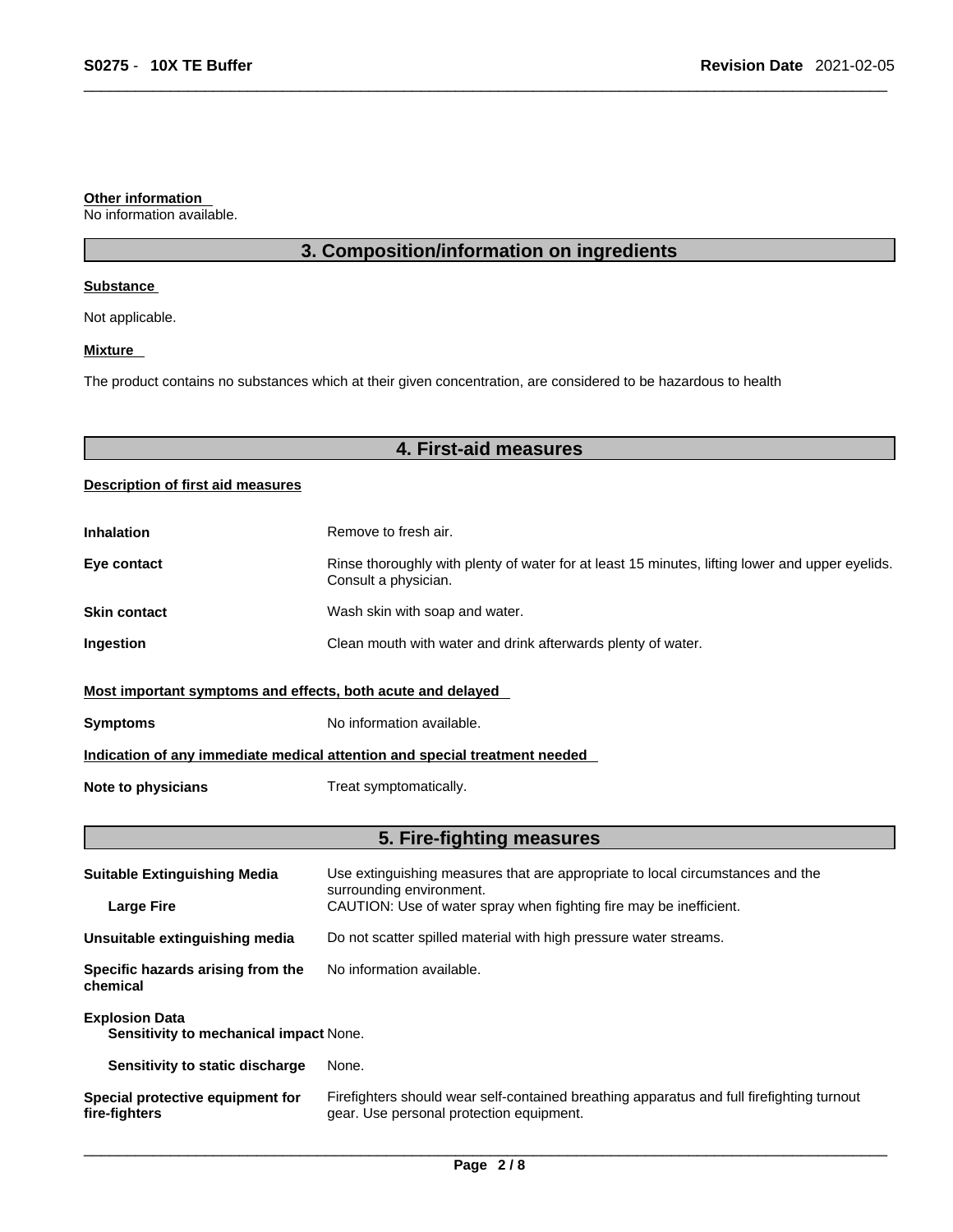| 6. Accidental release measures                               |                                                                        |  |
|--------------------------------------------------------------|------------------------------------------------------------------------|--|
|                                                              | Personal precautions, protective equipment and emergency procedures    |  |
|                                                              |                                                                        |  |
| <b>Personal precautions</b>                                  | Ensure adequate ventilation.                                           |  |
|                                                              |                                                                        |  |
| Methods and material for containment and cleaning up         |                                                                        |  |
|                                                              |                                                                        |  |
| <b>Methods for containment</b>                               | Prevent further leakage or spillage if safe to do so.                  |  |
| Methods for cleaning up                                      | Pick up and transfer to properly labeled containers.                   |  |
|                                                              |                                                                        |  |
|                                                              |                                                                        |  |
|                                                              |                                                                        |  |
|                                                              | 7. Handling and storage                                                |  |
| <b>Precautions for safe handling</b>                         |                                                                        |  |
| Advice on safe handling                                      | Handle in accordance with good industrial hygiene and safety practice. |  |
| Conditions for safe storage, including any incompatibilities |                                                                        |  |
| <b>Storage Conditions</b>                                    | Keep container tightly closed in a dry and well-ventilated place.      |  |
|                                                              |                                                                        |  |
| 8. Exposure controls/personal protection                     |                                                                        |  |

**Control parameters** 

| Appropriate engineering controls                                      |                                                                                                                                                                             |  |
|-----------------------------------------------------------------------|-----------------------------------------------------------------------------------------------------------------------------------------------------------------------------|--|
| <b>Engineering controls</b>                                           | <b>Showers</b><br>Eyewash stations<br>Ventilation systems.                                                                                                                  |  |
| Individual protection measures, such as personal protective equipment |                                                                                                                                                                             |  |
| <b>Eye/face protection</b>                                            | No special protective equipment required.                                                                                                                                   |  |
|                                                                       |                                                                                                                                                                             |  |
| Skin and body protection                                              | No special protective equipment required.                                                                                                                                   |  |
| <b>Respiratory protection</b>                                         | No protective equipment is needed under normal use conditions. If exposure limits are<br>exceeded or irritation is experienced, ventilation and evacuation may be required. |  |
| General hygiene considerations                                        | Handle in accordance with good industrial hygiene and safety practice.                                                                                                      |  |

## **9. Physical and chemical properties**

| Information on basic physical and chemical properties |                  |  |
|-------------------------------------------------------|------------------|--|
| <b>Physical state</b>                                 | Liauid           |  |
| Appearance                                            | Clear, colorless |  |
| Color                                                 | Clear            |  |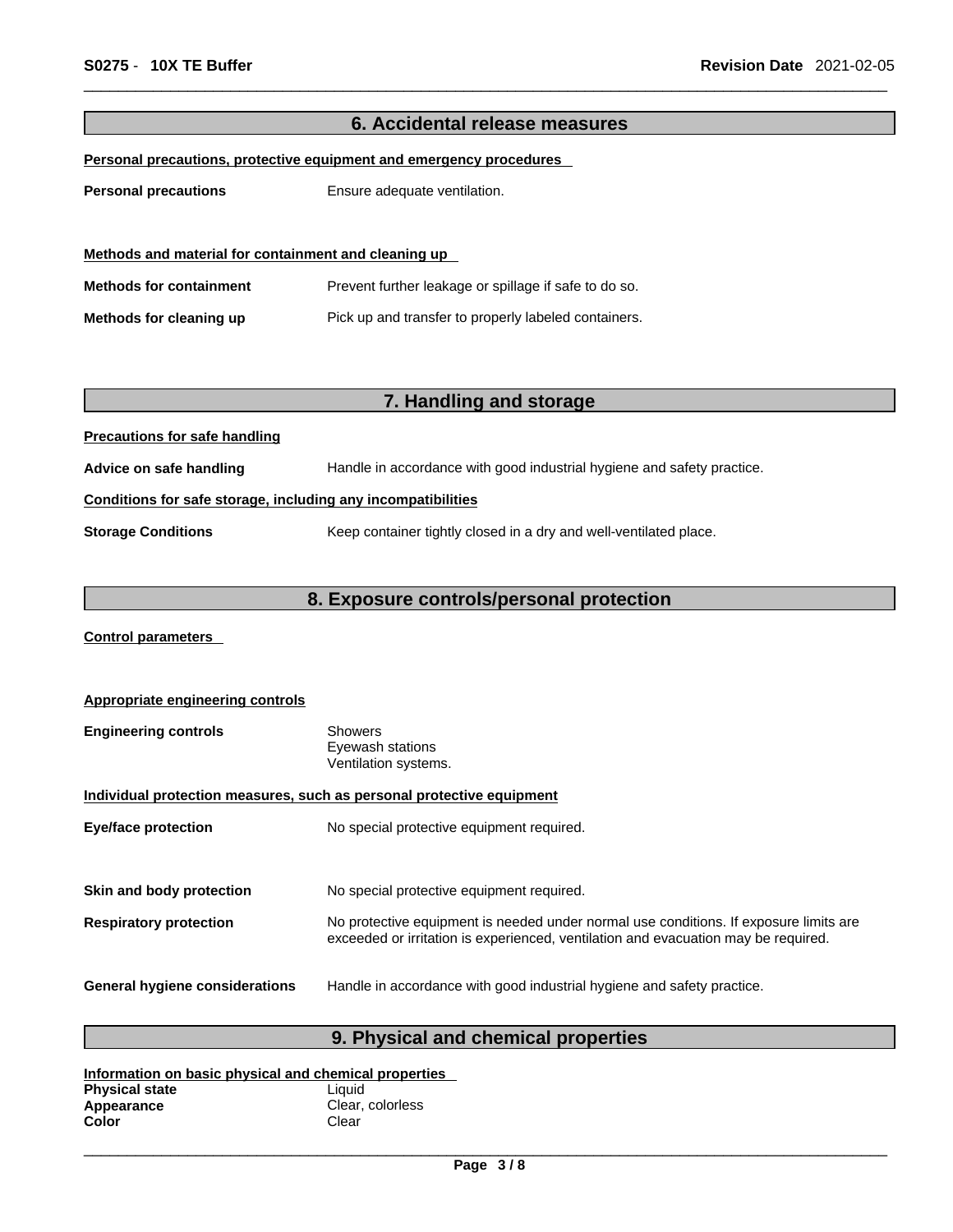| Odor                             | Odorless                 |                  |
|----------------------------------|--------------------------|------------------|
| <b>Odor Threshold</b>            | No information available |                  |
| <b>Property</b>                  | Values                   | Remarks • Method |
| рH                               | $7-9$                    | None known       |
| Melting point / freezing point   | No data available        | None known       |
| Boiling point/boiling range (°C) | No data available        | None known       |
| <b>Flash point</b>               | No data available        | Open cup         |
| <b>Evaporation Rate</b>          | no data available        | None known       |
| Flammability (solid, gas)        | no data available        | None known       |
| <b>Flammability Limit in Air</b> |                          | None known       |
| <b>Upper flammability limit:</b> | No data available        |                  |
| Lower flammability limit:        | No data available        |                  |
| Vapor pressure                   | no data available        | None known       |
| <b>Vapor density</b>             | No data available        | None known       |
| <b>Relative density</b>          |                          | None known       |
| <b>Water solubility</b>          | No data available        | None known       |
| Solubility in other solvents     | no data available        | None known       |
| <b>Partition coefficient</b>     | no data available        | None known       |
| <b>Autoignition temperature</b>  | No data available        | None known       |
| <b>Decomposition temperature</b> |                          | None known       |
| <b>Kinematic viscosity</b>       | No data available        | None known       |
| <b>Dynamic Viscosity</b>         | no data available        | None known       |
| <b>Other information</b>         |                          |                  |
| <b>Explosive properties</b>      | No information available |                  |
| <b>Oxidizing properties</b>      | No information available |                  |
| Softening point                  | No information available |                  |
| <b>Molecular Weight</b>          | No information available |                  |
| <b>VOC Content (%)</b>           | No information available |                  |
| <b>Liquid Density</b>            | No information available |                  |
| <b>Bulk Density</b>              | No information available |                  |
|                                  |                          |                  |

### **10. Stability and reactivity**

| <b>Reactivity</b>                                                       | No information available.                 |
|-------------------------------------------------------------------------|-------------------------------------------|
| <b>Chemical stability</b>                                               | Stable under normal conditions.           |
| <b>Possibility of hazardous reactions</b> None under normal processing. |                                           |
| <b>Conditions to Avoid</b>                                              | None known based on information supplied. |
| Incompatible materials                                                  | None known based on information supplied. |
|                                                                         |                                           |

**Hazardous decomposition products** None known based on information supplied.

## **11. Toxicological information**

### **Information on likely routes of exposure**

| <b>Inhalation</b>   | Specific test data for the substance or mixture is not available. |
|---------------------|-------------------------------------------------------------------|
| Eye contact         | Specific test data for the substance or mixture is not available. |
| <b>Skin contact</b> | Specific test data for the substance or mixture is not available. |
| Ingestion           | Specific test data for the substance or mixture is not available. |

**<u>Symptoms related to the physical, chemical and toxicological characteristics</u>**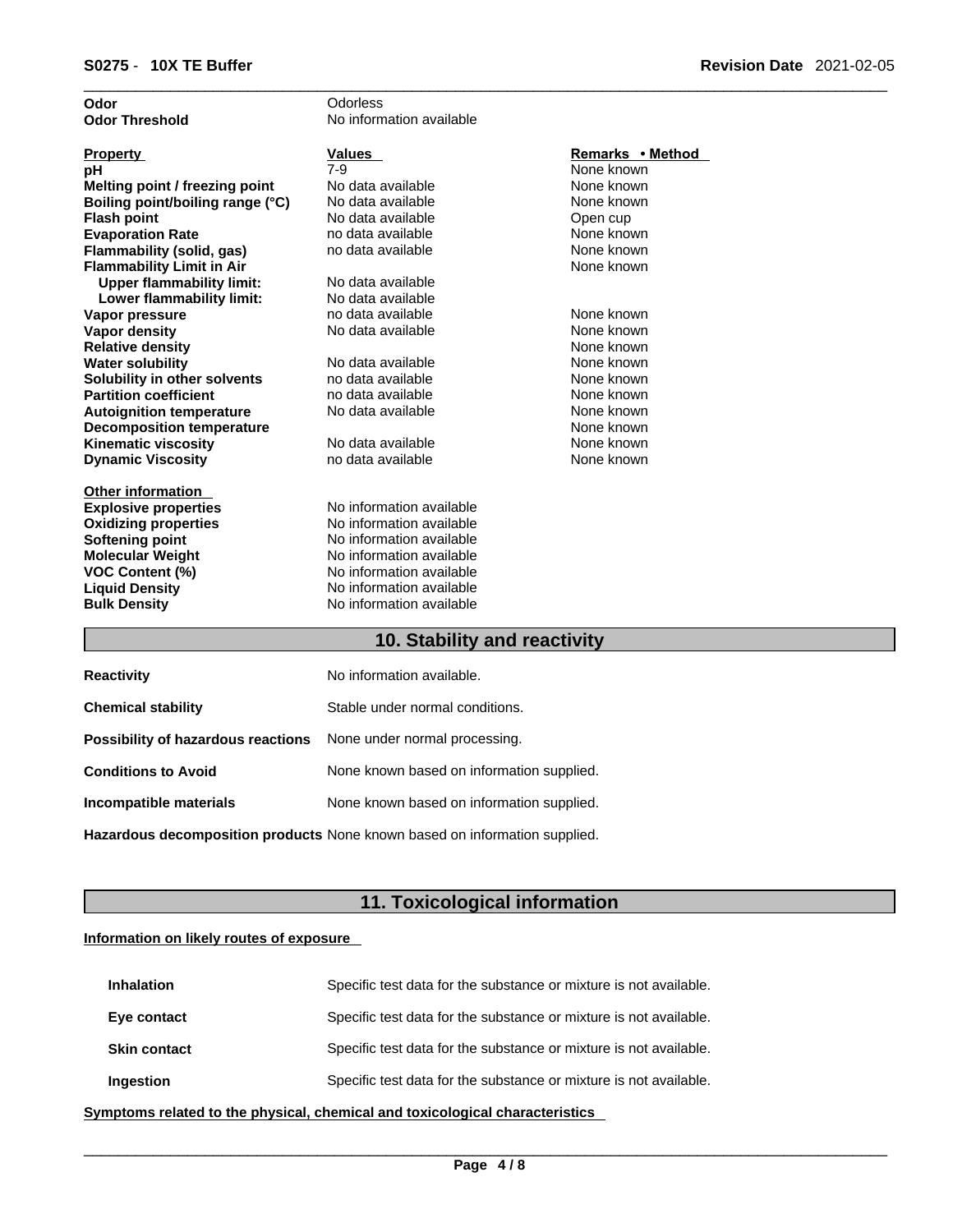**Symptoms** No information available.

### **Acute toxicity**

**Numerical measures of toxicity**

| <u>Delayed and immediate effects as well as chronic effects from short and long-term exposure</u> |                                                                           |  |
|---------------------------------------------------------------------------------------------------|---------------------------------------------------------------------------|--|
| <b>Skin corrosion/irritation</b>                                                                  | No information available.                                                 |  |
| Serious eye damage/eye irritation                                                                 | No information available.                                                 |  |
| Respiratory or skin sensitization                                                                 | No information available.                                                 |  |
| Germ cell mutagenicity                                                                            | No information available.                                                 |  |
| Carcinogenicity                                                                                   | No information available.                                                 |  |
| <b>Reproductive toxicity</b>                                                                      | No information available.                                                 |  |
| <b>STOT - single exposure</b>                                                                     | No information available.                                                 |  |
| <b>STOT - repeated exposure</b>                                                                   | No information available.                                                 |  |
| <b>Aspiration hazard</b>                                                                          | No information available.                                                 |  |
| Other adverse effects                                                                             | No information available.                                                 |  |
| <b>Interactive effects</b>                                                                        | No information available.                                                 |  |
|                                                                                                   | 12. Ecological information                                                |  |
| <b>Ecotoxicity</b>                                                                                | The environmental impact of this product has not been fully investigated. |  |
| Persistence and degradability                                                                     | No information available.                                                 |  |
| <b>Bioaccumulation</b>                                                                            | There is no data for this product.                                        |  |
| Other adverse effects                                                                             | No information available.                                                 |  |

## **13. Disposal considerations**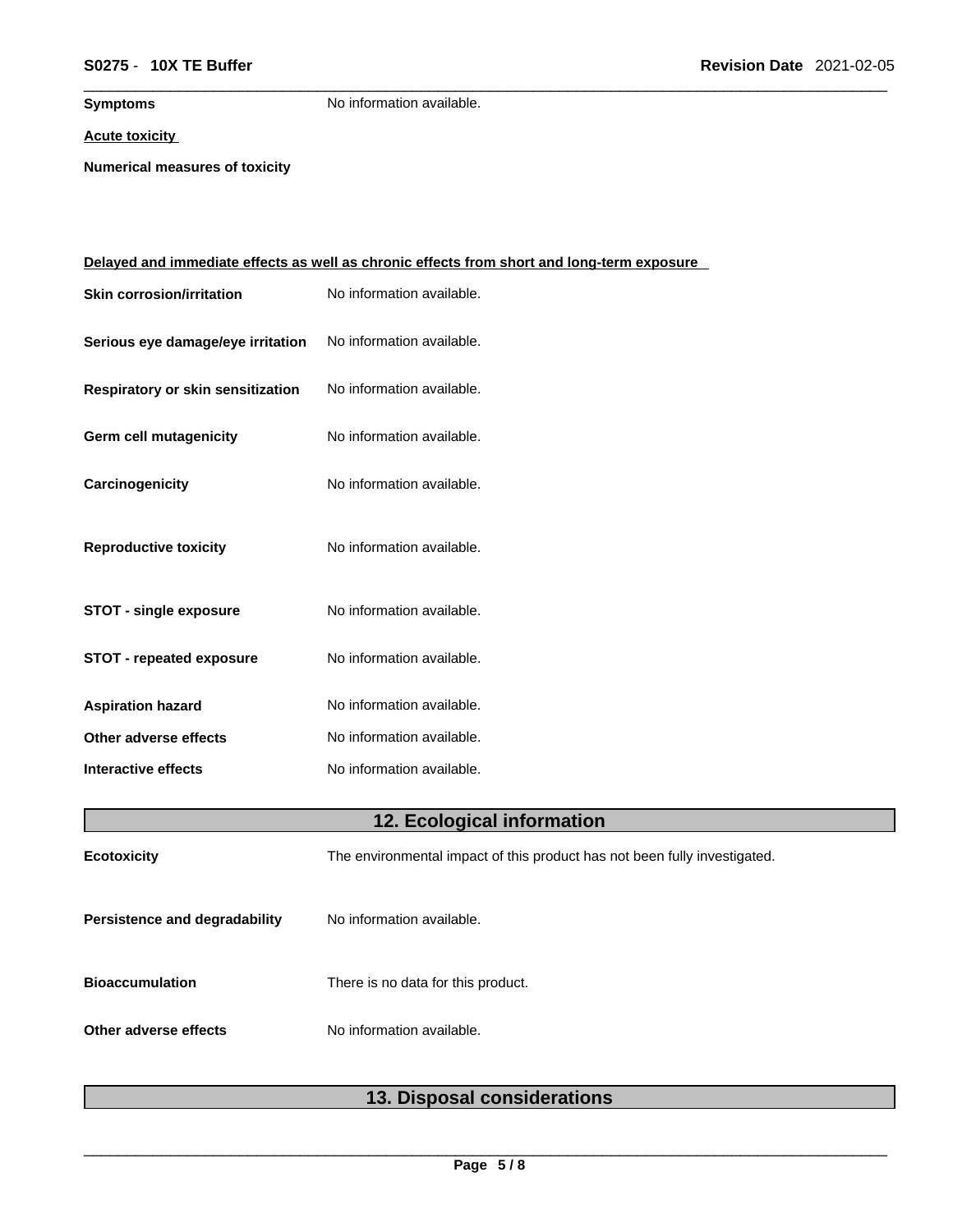### **Waste treatment methods**

| Waste from residues/unused | Dispose of in accordance with local regulations. Dispose of waste in accordance with |
|----------------------------|--------------------------------------------------------------------------------------|
| products                   | environmental legislation.                                                           |
| Contaminated packaging     | Do not reuse empty containers.                                                       |

### **14. Transport information**

|             | 1 F<br><b>Dogulator</b> |
|-------------|-------------------------|
| <b>ADN</b>  | Not regulated           |
| <b>ADR</b>  | Not regulated           |
| <b>RID</b>  | Not regulated           |
| <b>IMDG</b> | Not regulated           |
| <b>IATA</b> | Not regulated           |
| ICAO (air)  | Not regulated           |
| <b>MEX</b>  | Not regulated           |
| <b>TDG</b>  | Not regulated           |
| <b>DOT</b>  | Not regulated           |

### **15. Regulatory information**

#### **International Inventories**

#### **TSCA** -.

\*Contact supplier for details. One or more substances in this product are either not listed on the US TSCA inventory, listed on the confidential US TSCA inventory or are otherwise exempted from inventory listing requirements

| <b>DSL/NDSL</b>      |    |
|----------------------|----|
| <b>EINECS/ELINCS</b> | -. |
| <b>ENCS</b>          |    |
| <b>IECSC</b>         | ٠  |
| KECL                 |    |
| <b>PICCS</b>         |    |
| <b>AICS</b>          |    |
|                      |    |

 **Legend:** 

 **TSCA** - United States Toxic Substances Control Act Section 8(b) Inventory

 **DSL/NDSL** - Canadian Domestic Substances List/Non-Domestic Substances List

 **EINECS/ELINCS** - European Inventory of Existing Chemical Substances/European List of Notified Chemical Substances

 **ENCS** - Japan Existing and New Chemical Substances

 **IECSC** - China Inventory of Existing Chemical Substances

 **KECL** - Korean Existing and Evaluated Chemical Substances

 **PICCS** - Philippines Inventory of Chemicals and Chemical Substances

 **AICS** - Australian Inventory of Chemical Substances

### **US Federal Regulations**

### **SARA 313**

Section 313 of Title III of the Superfund Amendments and Reauthorization Act of 1986 (SARA). This product does not contain any chemicals which are subject to the reporting requirements of the Act and Title 40 of the Code of Federal Regulations, Part 372.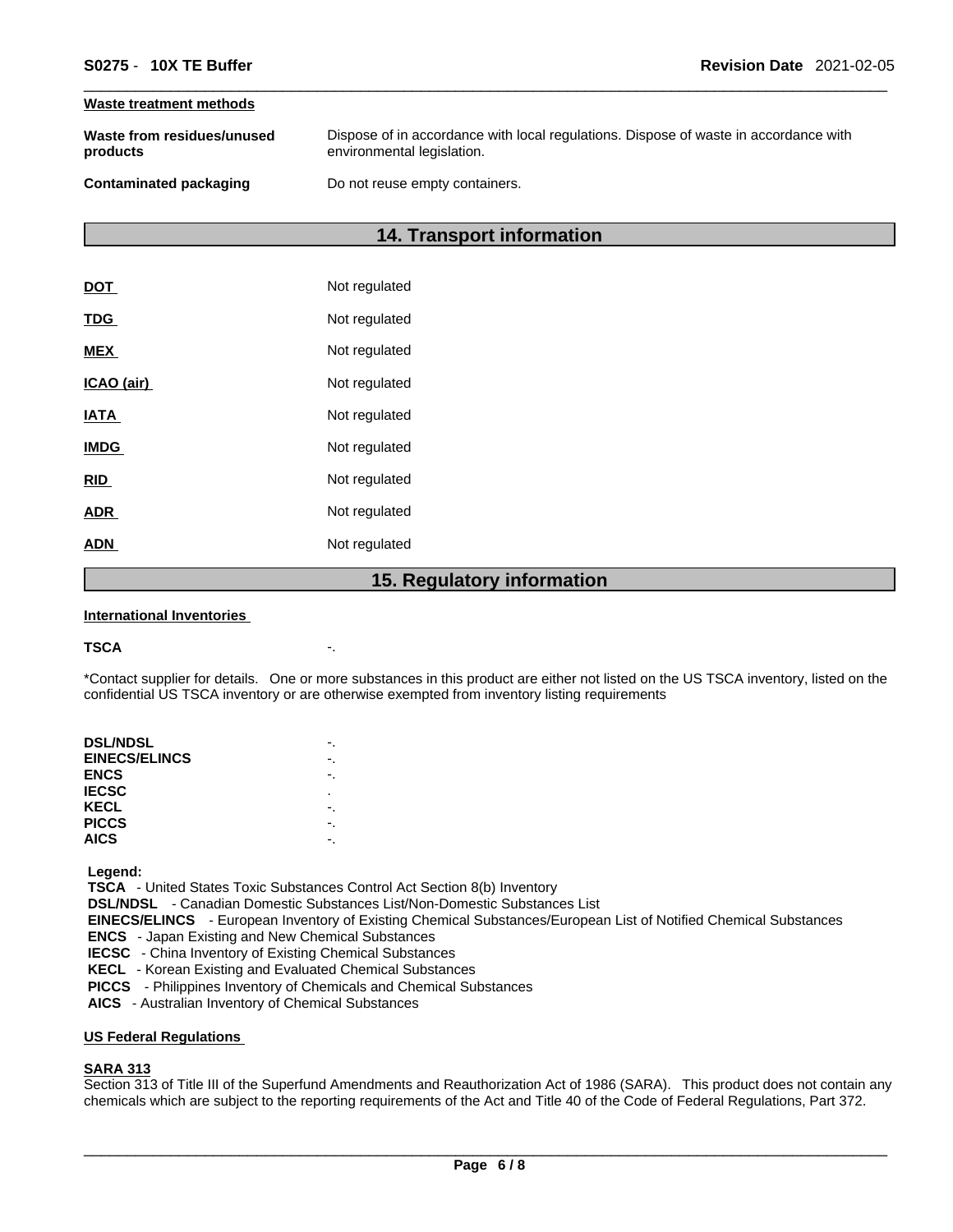### **SARA 311/312 Hazard Categories**

Should this product meet EPCRA 311/312 Tier reporting criteria at 40 CFR 370, refer to Section 2 of this SDS for appropriate classifications.

#### **CWA (Clean WaterAct)**

This product does not contain any substances regulated as pollutants pursuant to the Clean Water Act (40 CFR 122.21 and 40 CFR 122.42).

### **CERCLA**

This material, as supplied, does not contain any substances regulated as hazardous substances under the Comprehensive Environmental Response Compensation and Liability Act (CERCLA) (40 CFR 302) or the Superfund Amendments and Reauthorization Act (SARA) (40 CFR 355). There may be specific reporting requirements at the local, regional, or state level pertaining to releases of this material.

### **US State Regulations**

### **California Proposition 65**

This product does not contain any Proposition 65 chemicals.

### **U.S. State Right-to-Know Regulations**

This product does not contain any substances regulated under applicable state right-to-know regulations

### **U.S. EPA Label Information**

### **EPA Pesticide Registration Number** Not applicable